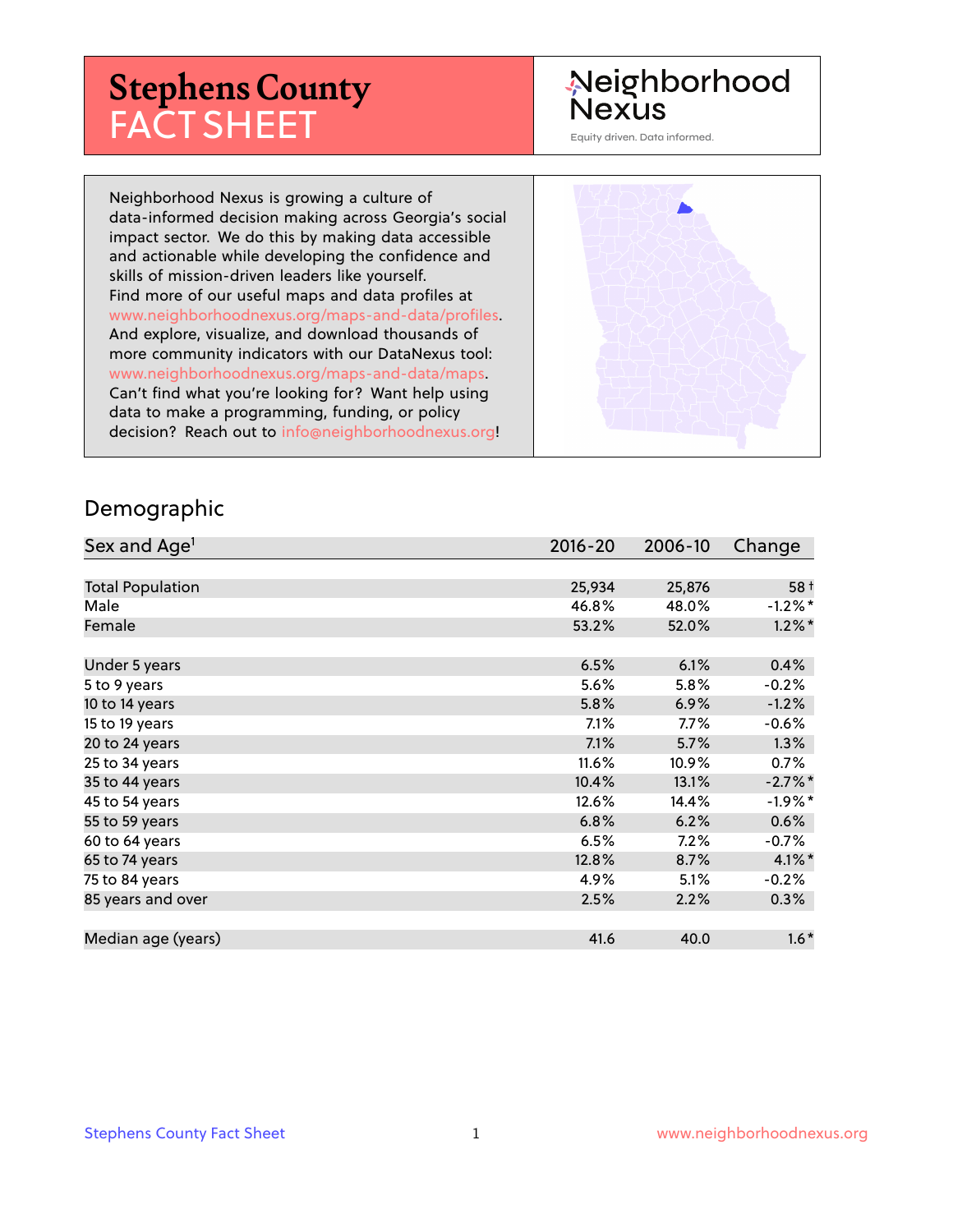# Demographic, continued...

| Race <sup>2</sup>                                            | $2016 - 20$ | 2006-10 | Change          |
|--------------------------------------------------------------|-------------|---------|-----------------|
| <b>Total population</b>                                      | 25,934      | 25,876  | $58+$           |
| One race                                                     | 97.3%       | 98.7%   | $-1.4\%$ *      |
| White                                                        | 82.9%       | 86.0%   | $-3.1\%$ *      |
| <b>Black or African American</b>                             | 11.3%       | 11.5%   | $-0.2%$         |
| American Indian and Alaska Native                            | 0.1%        | 0.2%    | $-0.1%$         |
| Asian                                                        | 0.6%        | 0.8%    | $-0.2%$         |
| Native Hawaiian and Other Pacific Islander                   | 0.0%        | 0.0%    | $-0.0%$         |
| Some other race                                              | 2.3%        | 0.2%    | $2.2\%$ *       |
| Two or more races                                            | 2.7%        | 1.3%    | $1.4\%$ *       |
| Race alone or in combination with other race(s) <sup>3</sup> | $2016 - 20$ | 2006-10 | Change          |
| Total population                                             | 25,934      | 25,876  | $58+$           |
| White                                                        | 85.6%       | 87.3%   | $-1.7%$ *       |
| <b>Black or African American</b>                             | 12.9%       | 12.3%   | 0.6%            |
| American Indian and Alaska Native                            | 1.0%        | 0.7%    | 0.3%            |
| Asian                                                        | 0.6%        | 0.8%    | $-0.2%$ *       |
| Native Hawaiian and Other Pacific Islander                   | 0.0%        | 0.0%    | $-0.0%$         |
| Some other race                                              | 2.6%        | 0.2%    | $2.4\%$ *       |
| Hispanic or Latino and Race <sup>4</sup>                     | $2016 - 20$ | 2006-10 | Change          |
| Total population                                             | 25,934      | 25,876  | $58+$           |
| Hispanic or Latino (of any race)                             | 3.7%        | 2.4%    | $1.3%$ †        |
| Not Hispanic or Latino                                       | 96.3%       | 97.6%   | $-1.3%$ †       |
| White alone                                                  | 81.8%       | 84.1%   | $-2.3\%$ *      |
| Black or African American alone                              | 11.3%       | 11.3%   | $-0.0%$         |
| American Indian and Alaska Native alone                      | 0.1%        | 0.1%    | 0.0%            |
| Asian alone                                                  | 0.6%        | 0.8%    | $-0.2%$         |
| Native Hawaiian and Other Pacific Islander alone             | 0.0%        | 0.0%    | $-0.0%$         |
| Some other race alone                                        | 0.0%        | 0.0%    | 0.0%            |
| Two or more races                                            | 2.5%        | 1.3%    | $1.2\%$ *       |
| U.S. Citizenship Status <sup>5</sup>                         | $2016 - 20$ | 2006-10 | Change          |
| Foreign-born population                                      | 772         | 755     | 17 <sup>2</sup> |
| Naturalized U.S. citizen                                     | 52.2%       | 13.8%   | 38.4%*          |
| Not a U.S. citizen                                           | 47.8%       | 86.2%   | $-38.4\%$ *     |
| Citizen, Voting Age Population <sup>6</sup>                  | $2016 - 20$ | 2006-10 | Change          |
|                                                              |             |         |                 |
| Citizen, 18 and over population                              | 19,955      | 19,333  | 622*            |
| Male                                                         | 47.6%       | 46.9%   | $0.7\%$ *       |
| Female                                                       | 52.4%       | 53.1%   | $-0.7%$ *       |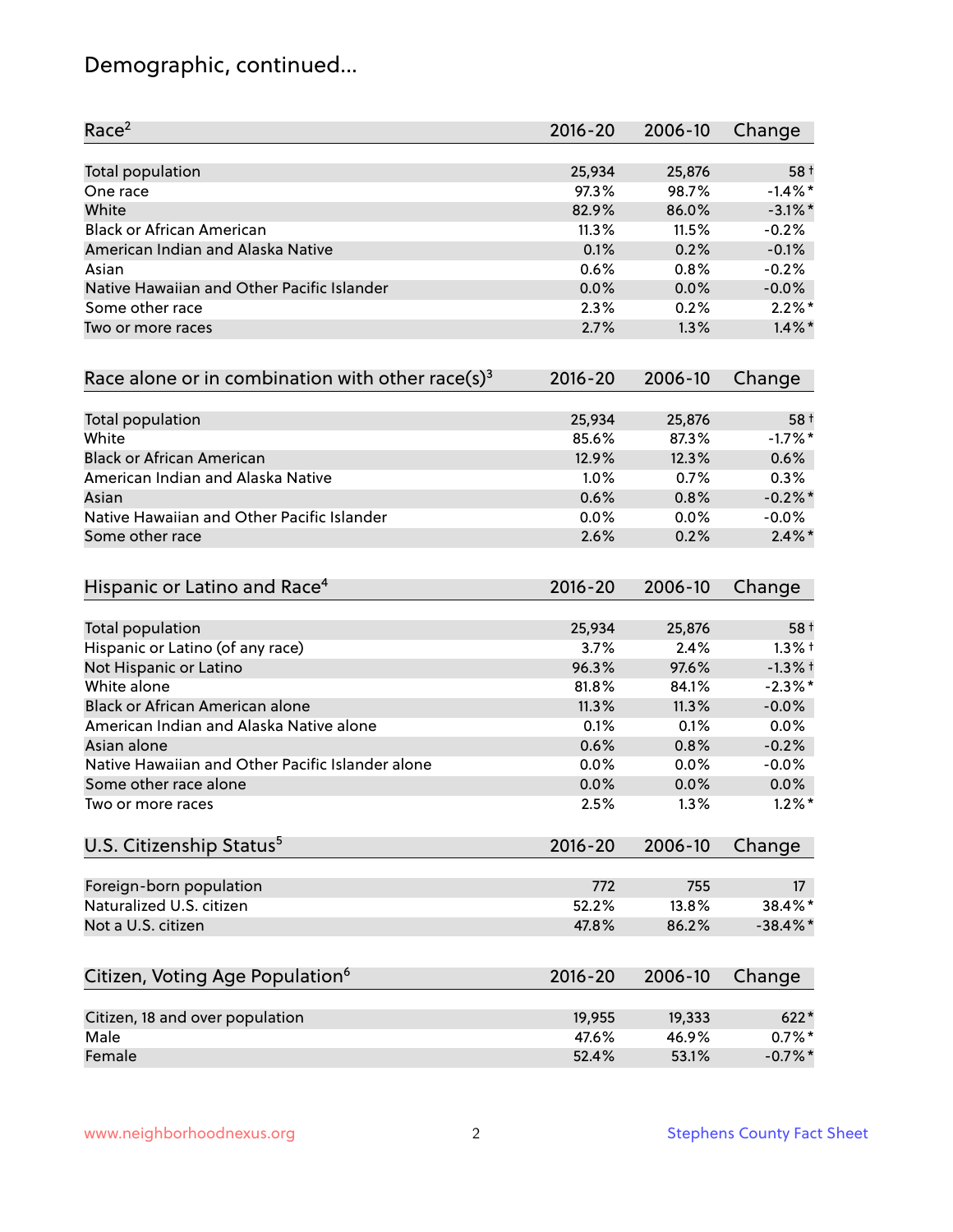#### Economic

| Income <sup>7</sup>                                 | $2016 - 20$ | 2006-10 | Change     |
|-----------------------------------------------------|-------------|---------|------------|
|                                                     |             |         |            |
| All households                                      | 9,977       | 9,307   | 670*       |
| Less than \$10,000                                  | 8.3%        | 12.3%   | $-4.0\%$ * |
| \$10,000 to \$14,999                                | 7.5%        | 8.8%    | $-1.3%$    |
| \$15,000 to \$24,999                                | 11.4%       | 16.2%   | $-4.8\%$ * |
| \$25,000 to \$34,999                                | 11.8%       | 12.8%   | $-1.0%$    |
| \$35,000 to \$49,999                                | 13.9%       | 15.3%   | $-1.3%$    |
| \$50,000 to \$74,999                                | 20.5%       | 17.1%   | $3.4\%$ *  |
| \$75,000 to \$99,999                                | 9.2%        | 7.3%    | 1.9%       |
| \$100,000 to \$149,999                              | 13.7%       | 6.5%    | $7.2\%$ *  |
| \$150,000 to \$199,999                              | 2.6%        | 0.8%    | $1.7\%$ *  |
| \$200,000 or more                                   | 1.2%        | 2.9%    | $-1.7%$    |
| Median household income (dollars)                   | 46,766      | 34,938  | 11,828*    |
| Mean household income (dollars)                     | 57,713      | 47,697  | 10,016*    |
| With earnings                                       | 66.5%       | 72.6%   | $-6.1\%$ * |
| Mean earnings (dollars)                             | 57,453      | 51,303  | $6,151*$   |
| <b>With Social Security</b>                         | 46.2%       | 37.3%   | 8.9%*      |
| Mean Social Security income (dollars)               | 18,850      | 14,197  | 4,654*     |
| With retirement income                              | 20.4%       | 15.5%   | 4.9%*      |
| Mean retirement income (dollars)                    | 27,605      | 15,161  | 12,444*    |
| With Supplemental Security Income                   | 9.0%        | $6.1\%$ | $2.9\%*$   |
| Mean Supplemental Security Income (dollars)         | 9,983       | 7,625   | $2,357*$   |
| With cash public assistance income                  | 2.0%        | 1.3%    | 0.7%       |
| Mean cash public assistance income (dollars)        | 1,229       | 1,274   | -45        |
| With Food Stamp/SNAP benefits in the past 12 months | 18.5%       | 10.8%   | $7.7\%$ *  |
|                                                     |             |         |            |
| Families                                            | 6,609       | 6,494   | 115        |
| Less than \$10,000                                  | 1.7%        | 4.4%    | $-2.7\%$ * |
| \$10,000 to \$14,999                                | 3.1%        | 5.7%    | $-2.6%$    |
| \$15,000 to \$24,999                                | 5.7%        | 15.5%   | $-9.8%$ *  |
| \$25,000 to \$34,999                                | 11.3%       | 13.9%   | $-2.6%$    |
| \$35,000 to \$49,999                                | 17.6%       | 16.3%   | 1.3%       |
| \$50,000 to \$74,999                                | 24.8%       | 20.3%   | 4.5%       |
| \$75,000 to \$99,999                                | 12.6%       | 10.2%   | 2.4%       |
| \$100,000 to \$149,999                              | 17.5%       | 8.7%    | $8.8\%$ *  |
| \$150,000 to \$199,999                              | 3.9%        | 1.2%    | $2.7\%$ *  |
| \$200,000 or more                                   | 1.8%        | 3.9%    | $-2.2%$    |
| Median family income (dollars)                      | 63,400      | 41,768  | 21,632*    |
| Mean family income (dollars)                        | 71,391      | 57,569  | 13,822*    |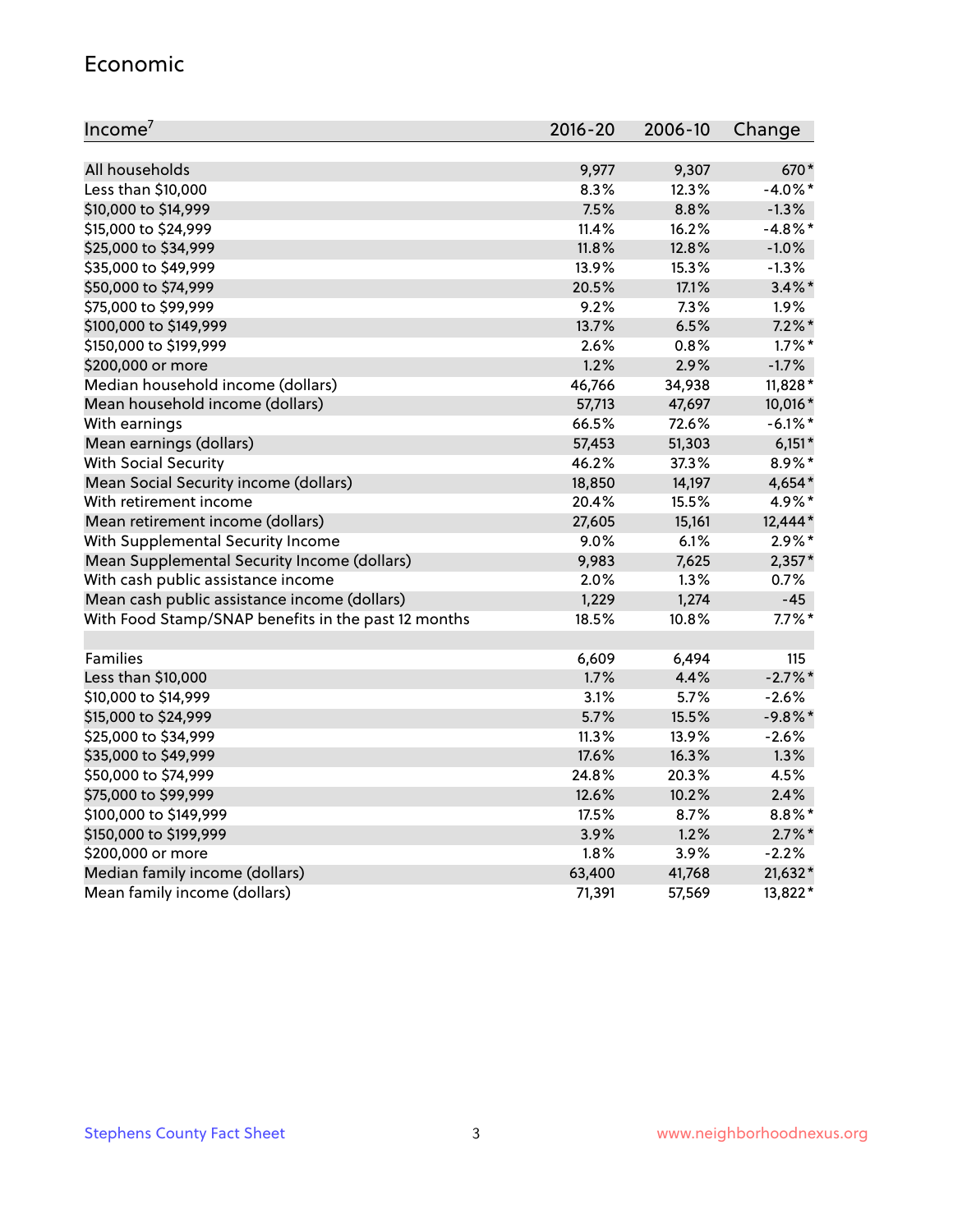### Economic, continued...

| Income, continued <sup>8</sup>                                        | $2016 - 20$ | 2006-10 | Change     |
|-----------------------------------------------------------------------|-------------|---------|------------|
|                                                                       |             |         |            |
| Nonfamily households                                                  | 3,368       | 2,813   | 555*       |
| Median nonfamily income (dollars)                                     | 19,654      | 14,855  | 4,799*     |
| Mean nonfamily income (dollars)                                       | 28,061      | 21,880  | $6,181*$   |
| Median earnings for workers (dollars)                                 | 27,691      | 21,925  | 5,766*     |
| Median earnings for male full-time, year-round workers<br>(dollars)   | 39,532      | 35,814  | $3,718*$   |
| Median earnings for female full-time, year-round workers<br>(dollars) | 32,478      | 24,834  | 7,644*     |
| Per capita income (dollars)                                           | 22,975      | 18,285  | 4,689*     |
| Families and People Below Poverty Level <sup>9</sup>                  | $2016 - 20$ | 2006-10 | Change     |
|                                                                       |             |         |            |
| <b>All families</b>                                                   | 7.1%        | 12.3%   | $-5.3\%$ * |
| With related children under 18 years                                  | 13.1%       | 21.2%   | $-8.1\%$ * |
| With related children under 5 years only                              | 3.5%        | 12.4%   | $-8.9%$    |
| Married couple families                                               | 2.6%        | 7.5%    | $-4.9%$ *  |
| With related children under 18 years                                  | 1.7%        | 11.3%   | $-9.6%$ *  |
| With related children under 5 years only                              | 0.0%        | 1.8%    | $-1.8%$    |
| Families with female householder, no husband present                  | 28.2%       | 33.7%   | $-5.6%$    |
| With related children under 18 years                                  | 40.7%       | 45.2%   | $-4.5%$    |
| With related children under 5 years only                              | 18.6%       | 49.2%   | $-30.5%$   |
| All people                                                            | 13.9%       | 18.8%   | $-4.9%$ *  |
| Under 18 years                                                        | 14.4%       | 25.9%   | $-11.5%$ * |
| Related children under 18 years                                       | 14.4%       | 25.3%   | $-10.9%$   |
| Related children under 5 years                                        | 11.2%       | 21.2%   | $-9.9%$    |
| Related children 5 to 17 years                                        | 15.9%       | 26.8%   | $-10.9%$   |
| 18 years and over                                                     | 13.7%       | 16.6%   | $-2.9\%$ * |
| 18 to 64 years                                                        | 14.7%       | 16.8%   | $-2.1%$    |
| 65 years and over                                                     | 11.1%       | 16.0%   | $-4.9%$    |
| People in families                                                    | 8.3%        | 13.7%   | $-5.4\%$ * |
| Unrelated individuals 15 years and over                               | 39.5%       | 44.4%   | $-4.9%$    |
|                                                                       |             |         |            |
| Non-Hispanic white people                                             | 12.4%       | 16.5%   | $-4.1%$    |
| Black or African-American people                                      | 18.1%       | 31.6%   | $-13.5%$   |
| Asian people                                                          | $0.0\%$     | 0.0%    | 0.0%       |
| Hispanic or Latino people                                             | 7.3%        | 40.4%   | $-33.0%$   |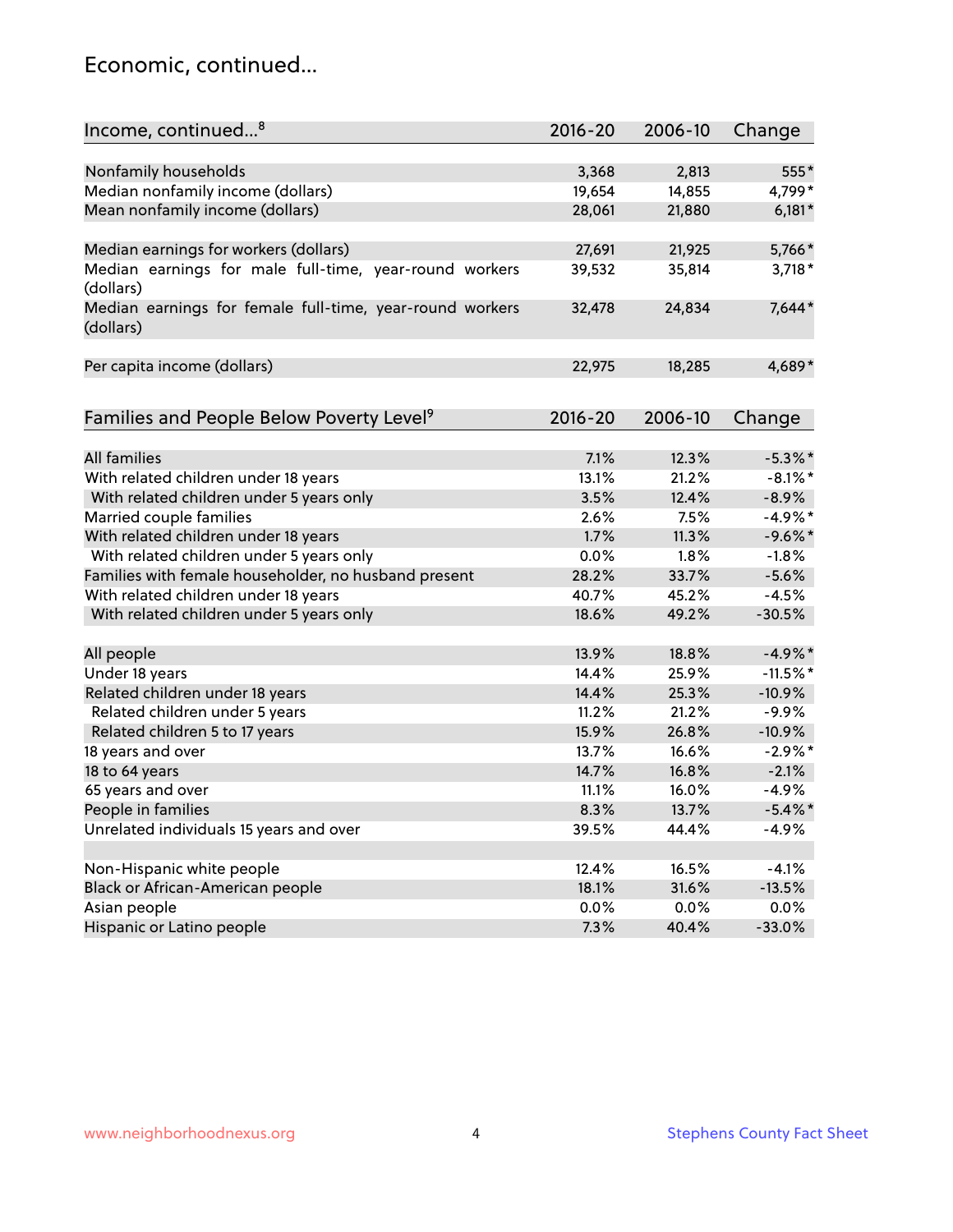# Employment

| Employment Status <sup>10</sup>                                                               | 2010        | 2020    | Change     |
|-----------------------------------------------------------------------------------------------|-------------|---------|------------|
| In Labor Force                                                                                | 10,414      | 11,892  | 11,892     |
| <b>Unemployment Rate</b>                                                                      | 6.4%        | 12.3%   | $-5.9%$    |
| Industry <sup>11</sup>                                                                        | $2016 - 20$ | 2006-10 | Change     |
| Civilian employed population 16 years and over                                                | 10,862      | 10,753  | 109        |
| Agriculture, forestry, fishing and hunting, and mining                                        | 1.4%        | 0.8%    | 0.7%       |
| Construction                                                                                  | 4.5%        | 6.8%    | $-2.3%$    |
| Manufacturing                                                                                 | 18.9%       | 21.3%   | $-2.3%$    |
| Wholesale trade                                                                               | 2.3%        | 3.9%    | $-1.6%$    |
| Retail trade                                                                                  | 13.1%       | 11.3%   | 1.8%       |
| Transportation and warehousing, and utilities                                                 | 6.5%        | 3.6%    | $2.9\%$ *  |
| Information                                                                                   | 0.6%        | 1.3%    | $-0.7%$    |
| Finance and insurance, and real estate and rental and leasing                                 | 4.5%        | 3.6%    | 0.9%       |
| Professional, scientific, and management, and administrative<br>and waste management services | 6.8%        | 6.8%    | 0.1%       |
| Educational services, and health care and social assistance                                   | 21.8%       | 24.2%   | $-2.4%$    |
| Arts, entertainment, and recreation, and accommodation and<br>food services                   | 11.9%       | 9.4%    | 2.5%       |
| Other services, except public administration                                                  | 4.0%        | 3.9%    | 0.1%       |
| Public administration                                                                         | 3.5%        | 3.1%    | 0.4%       |
| Occupation <sup>12</sup>                                                                      | $2016 - 20$ | 2006-10 | Change     |
|                                                                                               |             |         |            |
| Civilian employed population 16 years and over                                                | 10,862      | 10,753  | 109        |
| Management, business, science, and arts occupations                                           | 25.4%       | 25.5%   | $-0.1%$    |
| Service occupations                                                                           | 23.1%       | 20.8%   | 2.3%       |
| Sales and office occupations                                                                  | 20.0%       | 23.5%   | $-3.5%$    |
| Natural<br>construction,<br>resources,<br>and<br>maintenance<br>occupations                   | 6.6%        | 10.8%   | $-4.3\%$ * |
| Production, transportation, and material moving occupations                                   | 24.9%       | 19.3%   | $5.7\%$ *  |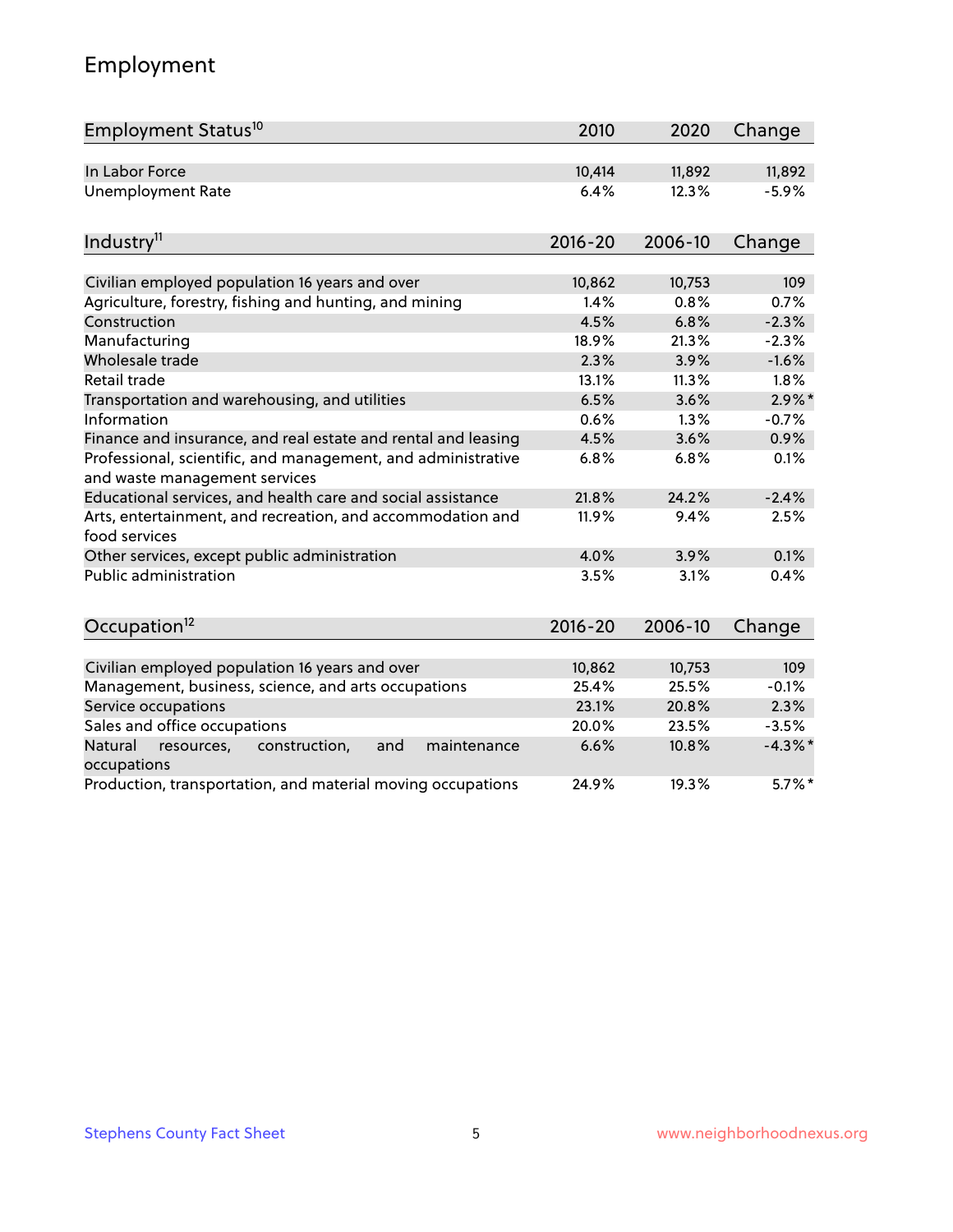# Employment, continued...

| Class of Worker <sup>13</sup>                          | $2016 - 20$ | 2006-10 | Change   |
|--------------------------------------------------------|-------------|---------|----------|
| Civilian employed population 16 years and over         | 10,862      | 10,753  | 109      |
| Private wage and salary workers                        | 76.2%       | 76.5%   | $-0.4%$  |
| Government workers                                     | 15.5%       | 15.4%   | 0.1%     |
| Self-employed in own not incorporated business workers | 8.4%        | 6.8%    | 1.6%     |
| <b>Unpaid family workers</b>                           | 0.0%        | 1.3%    | $-1.3%$  |
|                                                        |             |         |          |
| Job Flows <sup>14</sup>                                | 2019        | 2010    | Change   |
| Total Jobs in county                                   | 8,676       | 9,845   | $-1,169$ |
| Held by residents of county                            | 48.2%       | 48.5%   | $-0.2%$  |
| Held by non-residents of county                        | 51.8%       | 51.5%   | 0.2%     |
|                                                        |             |         |          |
| Jobs by Industry Sector <sup>15</sup>                  | 2019        | 2010    | Change   |
| Total Jobs in county                                   | 8,676       | 9,845   | $-1,169$ |
| Goods Producing sectors                                | 30.9%       | 23.3%   | 7.6%     |
| Trade, Transportation, and Utilities sectors           | 16.1%       | 15.3%   | 0.8%     |
| All Other Services sectors                             | 53.0%       | 61.4%   | $-8.4%$  |
|                                                        |             |         |          |
| Total Jobs in county held by county residents          | 4,184       | 4,771   | $-587$   |
| <b>Goods Producing sectors</b>                         | 32.8%       | 26.5%   | 6.3%     |
| Trade, Transportation, and Utilities sectors           | 10.4%       | 11.5%   | $-1.1%$  |
| All Other Services sectors                             | 56.8%       | 62.0%   | $-5.3%$  |
| Jobs by Earnings <sup>16</sup>                         | 2019        | 2010    | Change   |
|                                                        |             |         |          |
| Total Jobs in county                                   | 8,676       | 9,845   | $-1,169$ |
| Jobs with earnings \$1250/month or less                | 23.4%       | 24.7%   | $-1.3%$  |
| Jobs with earnings \$1251/month to \$3333/month        | 43.9%       | 50.0%   | $-6.1%$  |
| Jobs with earnings greater than \$3333/month           | 32.8%       | 25.3%   | 7.5%     |
|                                                        |             |         |          |
| Total Jobs in county held by county residents          | 4,184       | 4,771   | $-587$   |
| Jobs with earnings \$1250/month or less                | 24.6%       | 26.7%   | $-2.1%$  |
| Jobs with earnings \$1251/month to \$3333/month        | 46.5%       | 53.4%   | -7.0%    |
| Jobs with earnings greater than \$3333/month           | 28.9%       | 19.8%   | 9.1%     |
|                                                        |             |         |          |
| Jobs by Age of Worker <sup>17</sup>                    | 2019        | 2010    | Change   |
| Total Jobs in county                                   | 8,676       | 9,845   | $-1,169$ |
| Jobs with workers age 29 or younger                    | 21.2%       | 20.3%   | 0.9%     |
| Jobs with workers age 30 to 54                         | 52.9%       | 57.6%   | $-4.7%$  |
| Jobs with workers age 55 or older                      | 25.9%       | 22.1%   | 3.8%     |
|                                                        |             |         |          |
| Total Jobs in county held by county residents          | 4,184       | 4,771   | $-587$   |
| Jobs with workers age 29 or younger                    | 20.5%       | 19.8%   | 0.7%     |
| Jobs with workers age 30 to 54                         | 52.4%       | 55.9%   | $-3.5%$  |
| Jobs with workers age 55 or older                      | 27.1%       | 24.3%   | 2.8%     |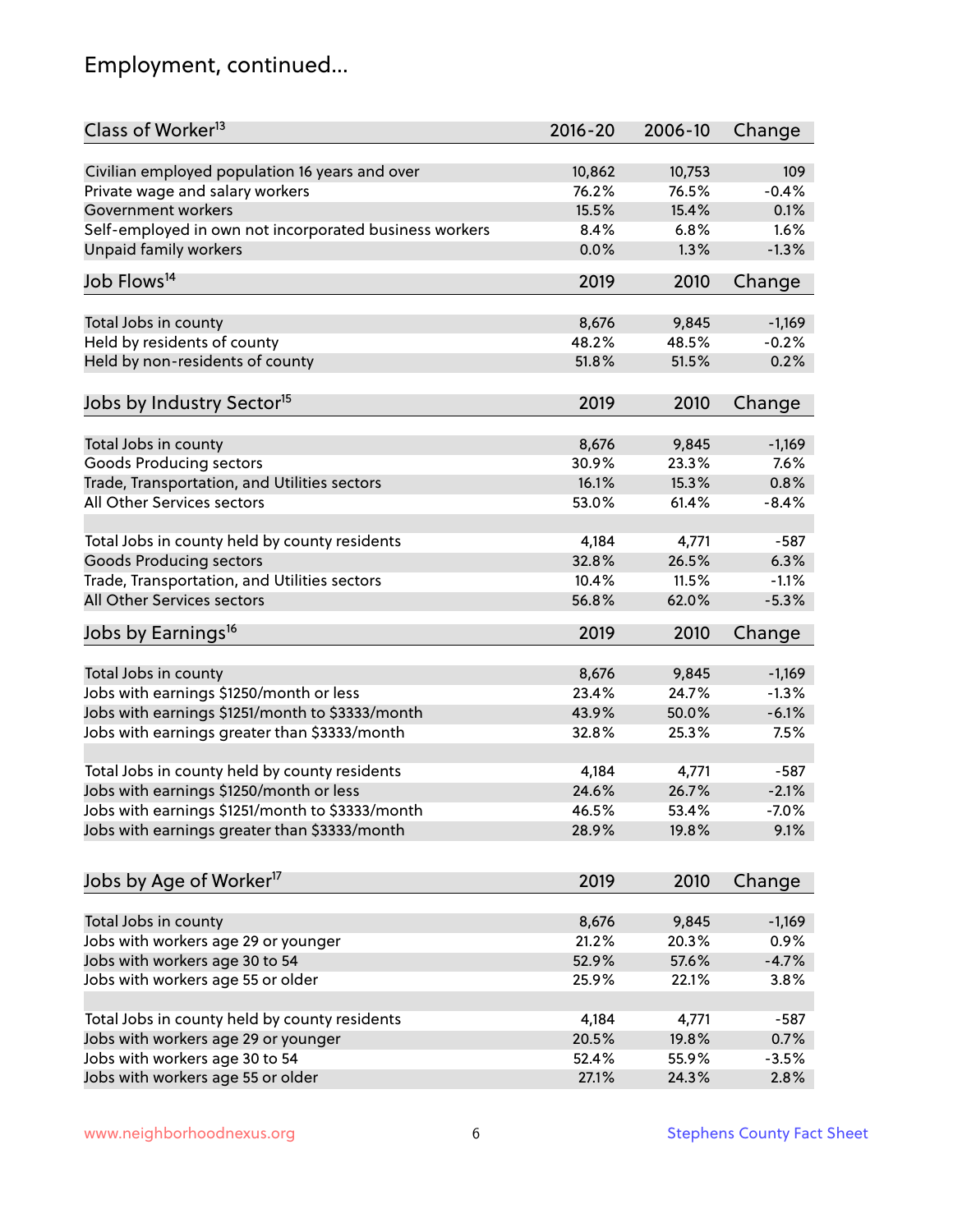#### Education

| Early Learning <sup>18</sup>                        |             |         | 2022       |
|-----------------------------------------------------|-------------|---------|------------|
| Licensed Capacity of Early Learning Centers         |             |         | 748        |
| Licenced capacity per 1,000 children ages 0-4       |             |         | 464.0      |
| School Enrollment <sup>19</sup>                     | 2022        | 2010    | Change     |
|                                                     |             |         |            |
| <b>Enrolled in Public School</b>                    | 3,835       | 4,121   | $-286$     |
| White                                               | 71.6%       | 78.5%   | $-7.0%$    |
| <b>Black or African-American</b>                    | 12.6%       | 14.1%   | $-1.5%$    |
| Asian                                               | 1.0%        | 0.0%    | 1.0%       |
| <b>Native American</b>                              | 0.2%        | 0.0%    | 0.2%       |
| Pacific Islander                                    | 0.0%        | 0.0%    | 0.0%       |
| <b>Biracial or Multi-Racial</b>                     | 8.9%        | 3.4%    | 5.5%       |
| Hispanic or Latino                                  | 5.8%        | 3.1%    | 2.7%       |
| Georgia Milestones: 3rd Grade Reading <sup>20</sup> |             |         | 2019       |
| Number of Students Tested                           |             |         |            |
|                                                     |             |         | 273        |
| Proficient or Distinguished                         |             |         | 46.9%      |
| Georgia Milestones: 8th Grade Math <sup>21</sup>    |             |         | 2019       |
| Number of Students Tested                           |             |         | 289        |
| Proficient or Distinguished                         |             |         | 39.4%      |
| Graduation Rates <sup>22</sup>                      | 2021        | 2012    | Change     |
|                                                     |             |         |            |
| Cohort                                              | 279         | 224     | 55         |
| <b>High School Graduation Rate</b>                  | 92.5%       | 86.2%   | 6.3%       |
| Educational Attainment <sup>23</sup>                | $2016 - 20$ | 2006-10 | Change     |
|                                                     |             |         |            |
| Population 25 years and over                        | 17,620      | 17,538  | 82         |
| Less than 9th grade                                 | 6.1%        | 8.3%    | $-2.2%$    |
| 9th to 12th grade, no diploma                       | 12.3%       | 16.8%   | $-4.6\%$ * |
| High school graduate (includes equivalency)         | 39.7%       | 38.6%   | 1.1%       |
| Some college, no degree                             | 17.5%       | 17.2%   | 0.2%       |
| Associate's degree                                  | 6.4%        | 5.8%    | 0.6%       |
| Bachelor's degree                                   | 10.3%       | 7.8%    | $2.5\%$ *  |
| Graduate or professional degree                     | 7.7%        | 5.5%    | $2.2\%$ *  |
| Percent high school graduate or higher              | 81.6%       | 74.8%   | $6.8\%*$   |
| Percent bachelor's degree or higher                 | 18.0%       | 13.3%   | 4.8%*      |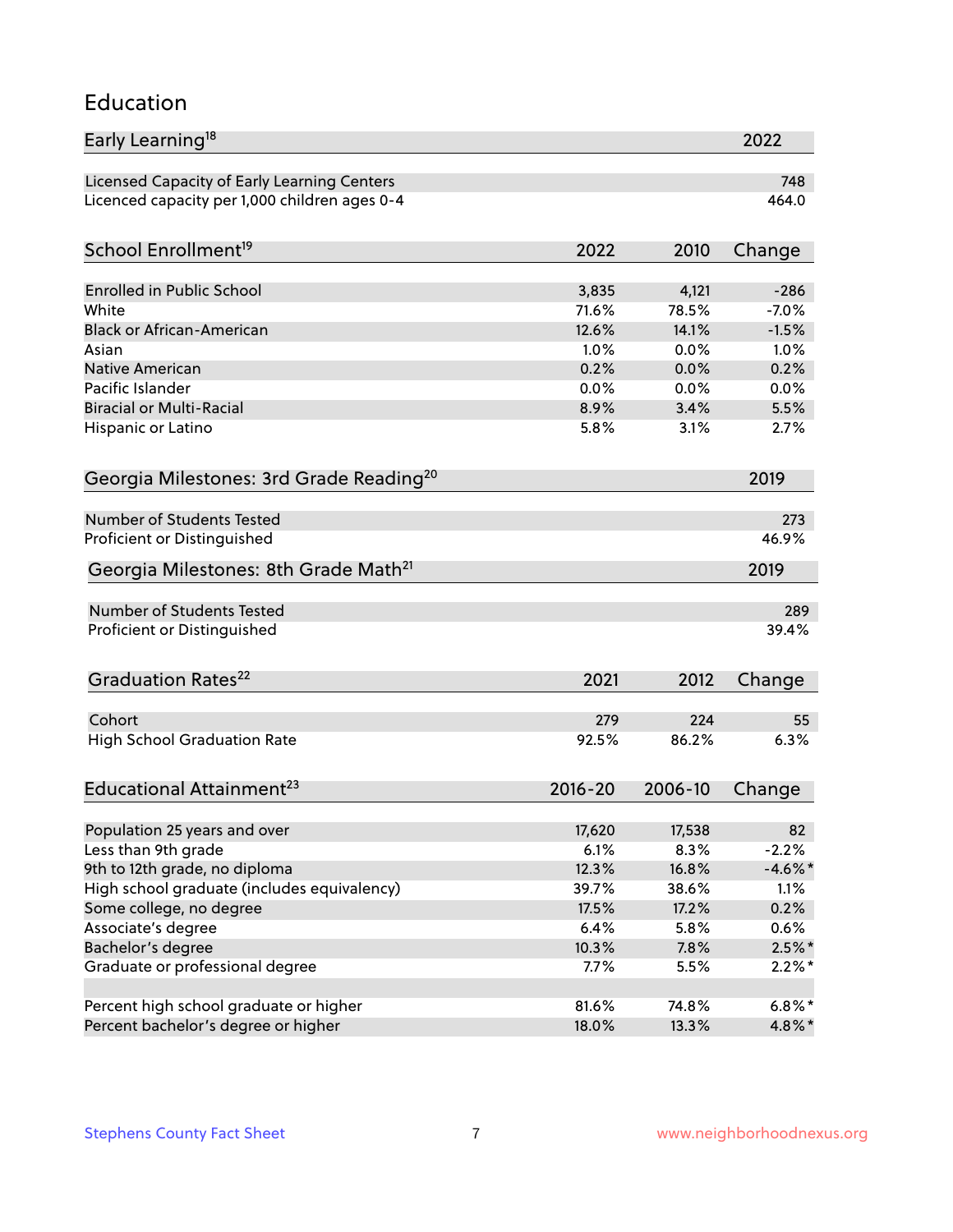### Housing

| Households by Type <sup>24</sup>                     | 2016-20     | 2006-10 | Change     |
|------------------------------------------------------|-------------|---------|------------|
|                                                      |             |         |            |
| <b>Total households</b>                              | 9,977       | 9,307   | 670*       |
| Family households (families)                         | 66.2%       | 69.8%   | $-3.5%$    |
| With own children under 18 years                     | 22.1%       | 25.6%   | $-3.4%$    |
| Married-couple family                                | 49.1%       | 53.1%   | $-4.0%$    |
| With own children of the householder under 18 years  | 14.4%       | 17.9%   | $-3.5%$    |
| Male householder, no wife present, family            | 6.2%        | 4.5%    | 1.7%       |
| With own children of the householder under 18 years  | 1.7%        | 1.3%    | 0.4%       |
| Female householder, no husband present, family       | 11.0%       | 12.1%   | $-1.1%$    |
| With own children of the householder under 18 years  | 6.0%        | 6.3%    | $-0.3%$    |
| Nonfamily households                                 | 33.8%       | 30.2%   | 3.5%       |
| Householder living alone                             | 30.6%       | 27.0%   | 3.6%       |
| 65 years and over                                    | 14.8%       | 10.1%   | $4.7\%$ *  |
|                                                      |             |         |            |
| Households with one or more people under 18 years    | 27.6%       | 32.0%   | $-4.4%$    |
| Households with one or more people 65 years and over | 38.4%       | 29.6%   | $8.8\%$ *  |
|                                                      |             |         |            |
| Average household size                               | 2.52        | 2.67    | $-0.14$    |
| Average family size                                  | 3.10        | 3.16    | $-0.07$    |
|                                                      |             |         |            |
| Housing Occupancy <sup>25</sup>                      | $2016 - 20$ | 2006-10 | Change     |
|                                                      |             |         |            |
| Total housing units                                  | 12,621      | 12,535  | 86         |
| Occupied housing units                               | 79.1%       | 74.2%   | 4.8%       |
| Vacant housing units                                 | 20.9%       | 25.8%   | $-4.8\%$ * |
|                                                      |             |         |            |
| Homeowner vacancy rate                               | 1.6         | 2.0     | $-0.4$     |
| Rental vacancy rate                                  | 7.7         | 11.5    | $-3.8$     |
|                                                      |             |         |            |
|                                                      |             |         |            |
| Units in Structure <sup>26</sup>                     | $2016 - 20$ | 2006-10 | Change     |
|                                                      | 12,621      |         | 86         |
| Total housing units                                  |             | 12,535  |            |
| 1-unit, detached                                     | 66.9%       | 62.8%   | 4.1%       |
| 1-unit, attached                                     | 2.0%        | 1.4%    | 0.7%       |
| 2 units                                              | 3.1%        | 2.4%    | 0.6%       |
| 3 or 4 units                                         | 3.8%        | 3.7%    | 0.1%       |
| 5 to 9 units                                         | 1.3%        | 0.9%    | 0.5%       |
| 10 to 19 units                                       | 0.8%        | 0.5%    | 0.2%       |
| 20 or more units                                     | 1.1%        | 0.8%    | 0.4%       |
| Mobile home                                          | 21.0%       | 27.5%   | $-6.5%$ *  |
| Boat, RV, van, etc.                                  | 0.0%        | $0.0\%$ | $0.0\%$    |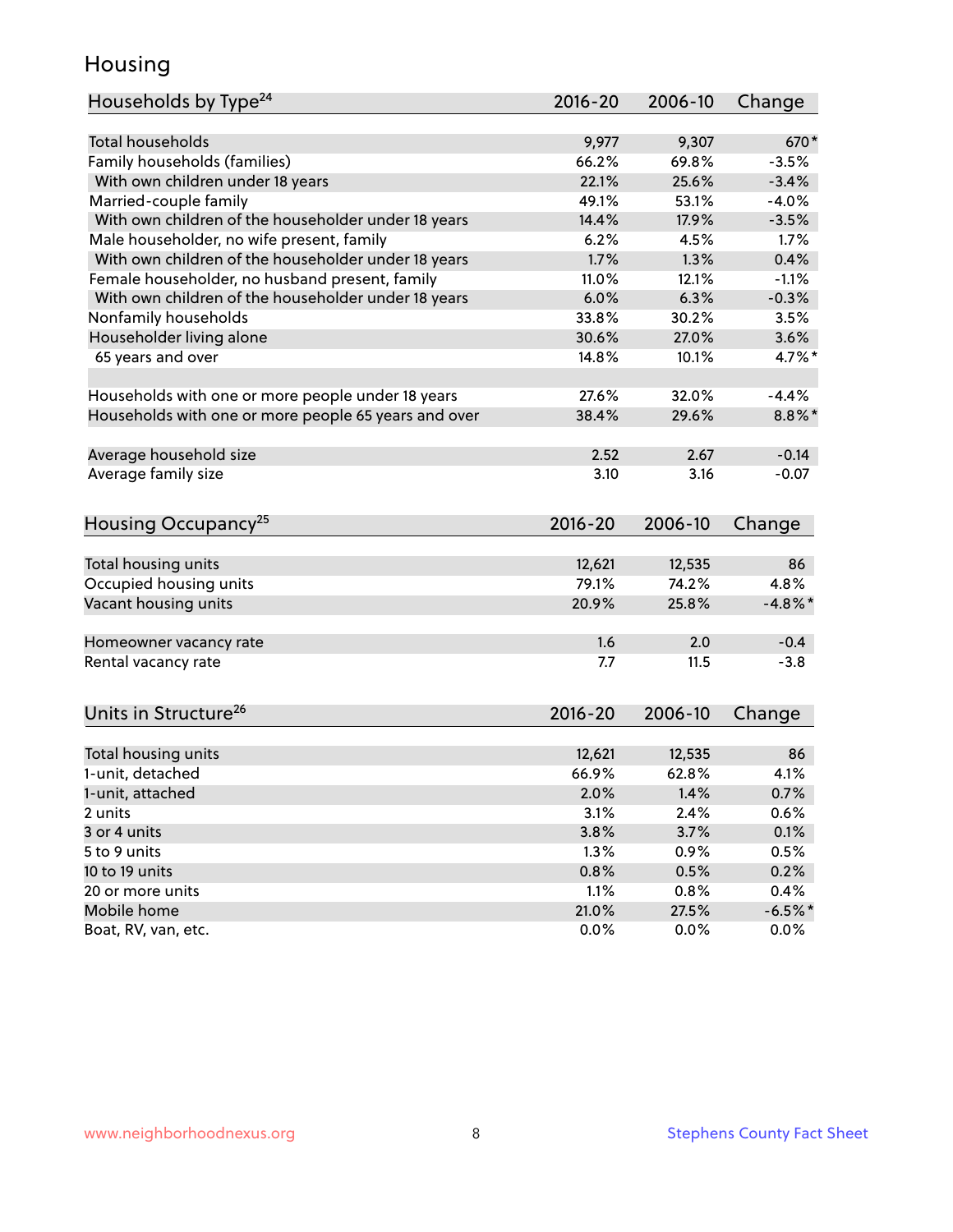# Housing, Continued...

| Year Structure Built <sup>27</sup>             | 2016-20         | 2006-10         | Change       |
|------------------------------------------------|-----------------|-----------------|--------------|
| Total housing units                            | 12,621          | 12,535          | 86           |
| Built 2014 or later                            | 0.3%            | (X)             | (X)          |
| Built 2010 to 2013                             | 1.4%            | (X)             | (X)          |
| Built 2000 to 2009                             | 11.8%           | 10.6%           | 1.2%         |
| Built 1990 to 1999                             | 21.7%           | 20.1%           | 1.6%         |
| Built 1980 to 1989                             | 19.7%           | 20.9%           | $-1.2%$      |
| Built 1970 to 1979                             | 16.2%           | 15.6%           | 0.6%         |
| Built 1960 to 1969                             | 10.0%           | 10.1%           | $-0.1%$      |
| Built 1950 to 1959                             | 10.4%           | 10.6%           | $-0.2%$      |
| Built 1940 to 1949                             | 3.1%            | 5.8%            | $-2.6\%$ *   |
| Built 1939 or earlier                          | 5.4%            | 6.3%            | $-0.9%$      |
| Housing Tenure <sup>28</sup>                   | 2016-20         | 2006-10         | Change       |
|                                                |                 |                 |              |
| Occupied housing units                         | 9,977           | 9,307           | 670*         |
| Owner-occupied                                 | 72.9%           | 72.0%           | 0.9%         |
| Renter-occupied                                | 27.1%           | 28.0%           | $-0.9%$      |
| Average household size of owner-occupied unit  | 2.60            | 2.68            | $-0.08$      |
| Average household size of renter-occupied unit | 2.33            | 2.64            | $-0.31*$     |
| Residence 1 Year Ago <sup>29</sup>             | 2016-20         | 2006-10         | Change       |
|                                                |                 |                 | $-19$        |
| Population 1 year and over<br>Same house       | 25,539<br>85.3% | 25,558<br>86.9% | $-1.6%$      |
|                                                |                 |                 |              |
| Different house in the U.S.                    | 14.1%<br>6.9%   | 13.0%<br>6.9%   | 1.2%<br>0.0% |
| Same county<br>Different county                | 7.2%            | 6.1%            | 1.1%         |
| Same state                                     | 4.9%            | 3.6%            | 1.3%         |
| Different state                                | 2.4%            |                 |              |
|                                                |                 | 2.5%            | $-0.2%$      |
| Abroad                                         | 0.6%            | 0.1%            | $0.5%$ *     |
| Value of Housing Unit <sup>30</sup>            | 2016-20         | 2006-10         | Change       |
| Owner-occupied units                           | 7,274           | 6,703           | 571*         |
| Less than \$50,000                             | 13.9%           | 19.8%           | $-5.9\%$ *   |
| \$50,000 to \$99,999                           | 24.4%           | 26.7%           | $-2.3%$      |
| \$100,000 to \$149,999                         | 23.1%           | 18.0%           | $5.1\%$ *    |
| \$150,000 to \$199,999                         | 11.4%           | 12.1%           | $-0.7%$      |
| \$200,000 to \$299,999                         | 14.2%           | 13.5%           | 0.6%         |
| \$300,000 to \$499,999                         | 8.7%            | 5.4%            | $3.2\%$ *    |
| \$500,000 to \$999,999                         | 3.9%            | 3.6%            | 0.3%         |
| \$1,000,000 or more                            | 0.4%            | 0.7%            | $-0.3%$      |
| Median (dollars)                               | 123,800         | 108,100         | 15,700*      |
| Mortgage Status <sup>31</sup>                  | 2016-20         | 2006-10         | Change       |
|                                                |                 | 6,703           | 571*         |
| Owner-occupied units                           | 7,274<br>46.9%  | 56.7%           | $-9.8%$ *    |
| Housing units with a mortgage                  |                 |                 |              |
| Housing units without a mortgage               | 53.1%           | 43.3%           | $9.8\%$ *    |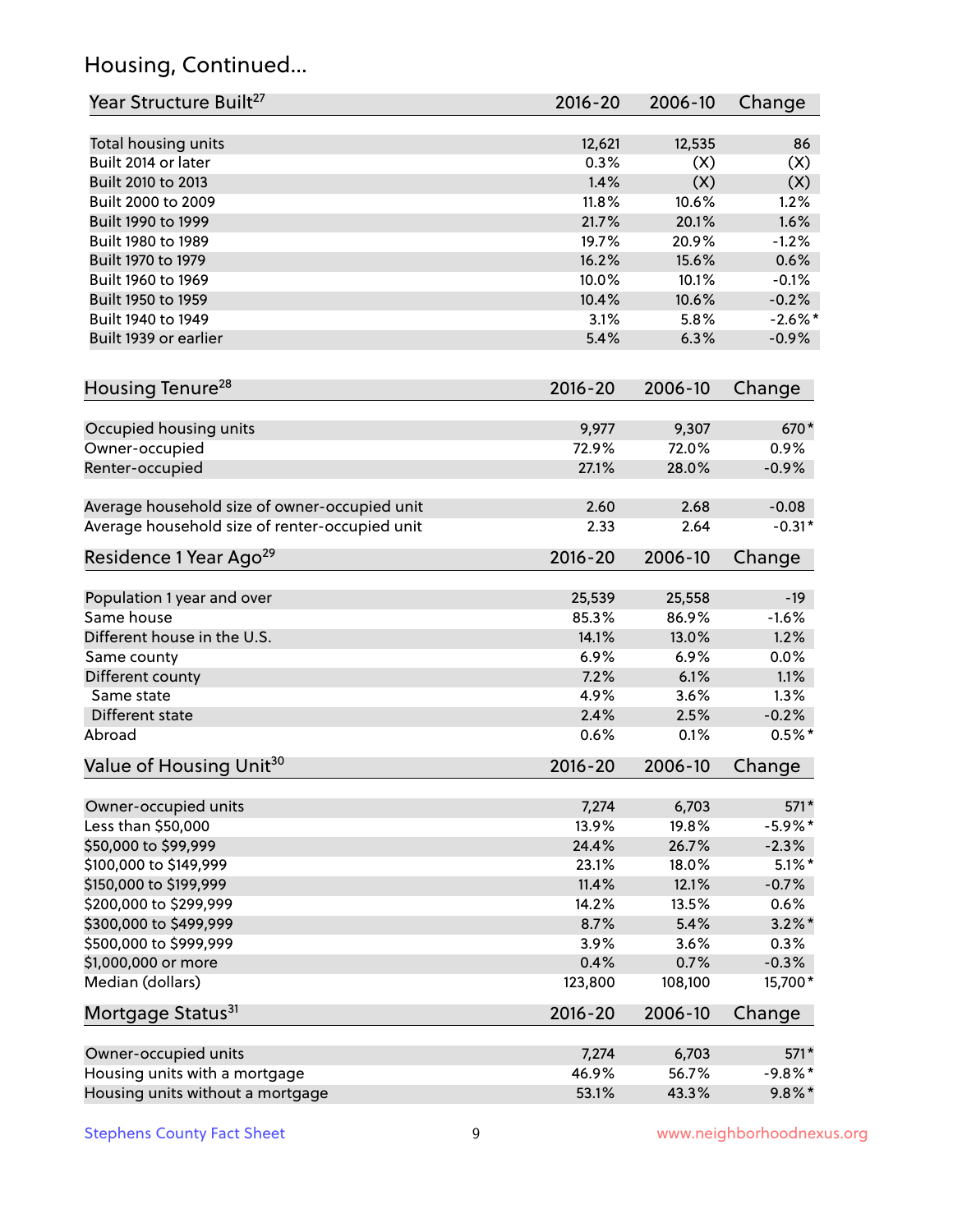# Housing, Continued...

| Selected Monthly Owner Costs <sup>32</sup>                                            | 2016-20       | 2006-10       | Change      |
|---------------------------------------------------------------------------------------|---------------|---------------|-------------|
|                                                                                       |               |               | $-390$      |
| Housing units with a mortgage<br>Less than \$300                                      | 3,410<br>0.9% | 3,800<br>0.5% | 0.4%        |
| \$300 to \$499                                                                        | 6.3%          | 5.2%          | 1.1%        |
| \$500 to \$999                                                                        | 44.2%         | 45.1%         | $-0.9%$     |
| \$1,000 to \$1,499                                                                    | 18.1%         | 27.7%         | $-9.6%$ *   |
| \$1,500 to \$1,999                                                                    | 14.8%         | 15.1%         | $-0.4%$     |
| \$2,000 to \$2,999                                                                    | 14.5%         | 5.0%          | $9.5%$ *    |
| \$3,000 or more                                                                       | 1.2%          | 1.3%          | $-0.2%$     |
| Median (dollars)                                                                      | 985           | 990           | $-5$        |
|                                                                                       |               |               |             |
| Housing units without a mortgage                                                      | 3,864         | 2,903         | 961*        |
| Less than \$150                                                                       | 4.9%          | 6.0%          | $-1.0%$     |
| \$150 to \$249                                                                        | 16.6%         | 21.0%         | $-4.4%$     |
| \$250 to \$349                                                                        | 23.4%         | 23.9%         | $-0.5%$     |
| \$350 to \$499                                                                        | 27.5%         | 31.6%         | $-4.1%$     |
| \$500 to \$699                                                                        | 16.7%         | 11.3%         | 5.4%        |
| \$700 or more                                                                         | 10.8%         | 6.2%          | 4.6%        |
| Median (dollars)                                                                      | 371           | 345           | 26          |
| Selected Monthly Owner Costs as a Percentage of<br>Household Income <sup>33</sup>     | $2016 - 20$   | 2006-10       | Change      |
| Housing units with a mortgage (excluding units where<br>SMOCAPI cannot be computed)   | 3,364         | 3,800         | $-436$      |
| Less than 20.0 percent                                                                | 48.1%         | 38.8%         | $9.3\%$ *   |
| 20.0 to 24.9 percent                                                                  | 15.2%         | 12.4%         | 2.8%        |
| 25.0 to 29.9 percent                                                                  | 11.1%         | 12.9%         | $-1.7%$     |
| 30.0 to 34.9 percent                                                                  | 5.4%          | 5.6%          | $-0.2%$     |
| 35.0 percent or more                                                                  | 20.2%         | 30.3%         | $-10.2\%$ * |
| Not computed                                                                          | 46            | 0             | 46          |
| Housing unit without a mortgage (excluding units where<br>SMOCAPI cannot be computed) | 3,702         | 2,885         | $817*$      |
| Less than 10.0 percent                                                                | 45.1%         | 33.6%         | $11.5\%$ *  |
| 10.0 to 14.9 percent                                                                  | 22.5%         | 20.3%         | 2.2%        |
| 15.0 to 19.9 percent                                                                  | 8.5%          | 13.8%         | $-5.3%$     |
| 20.0 to 24.9 percent                                                                  | 7.5%          | 8.7%          | $-1.2%$     |
| 25.0 to 29.9 percent                                                                  | 3.9%          | 5.3%          | $-1.4%$     |
| 30.0 to 34.9 percent                                                                  | 4.6%          | 4.5%          | 0.1%        |
| 35.0 percent or more                                                                  | 7.9%          | 13.7%         | $-5.8%$     |
| Not computed                                                                          | 162           | 18            | $144*$      |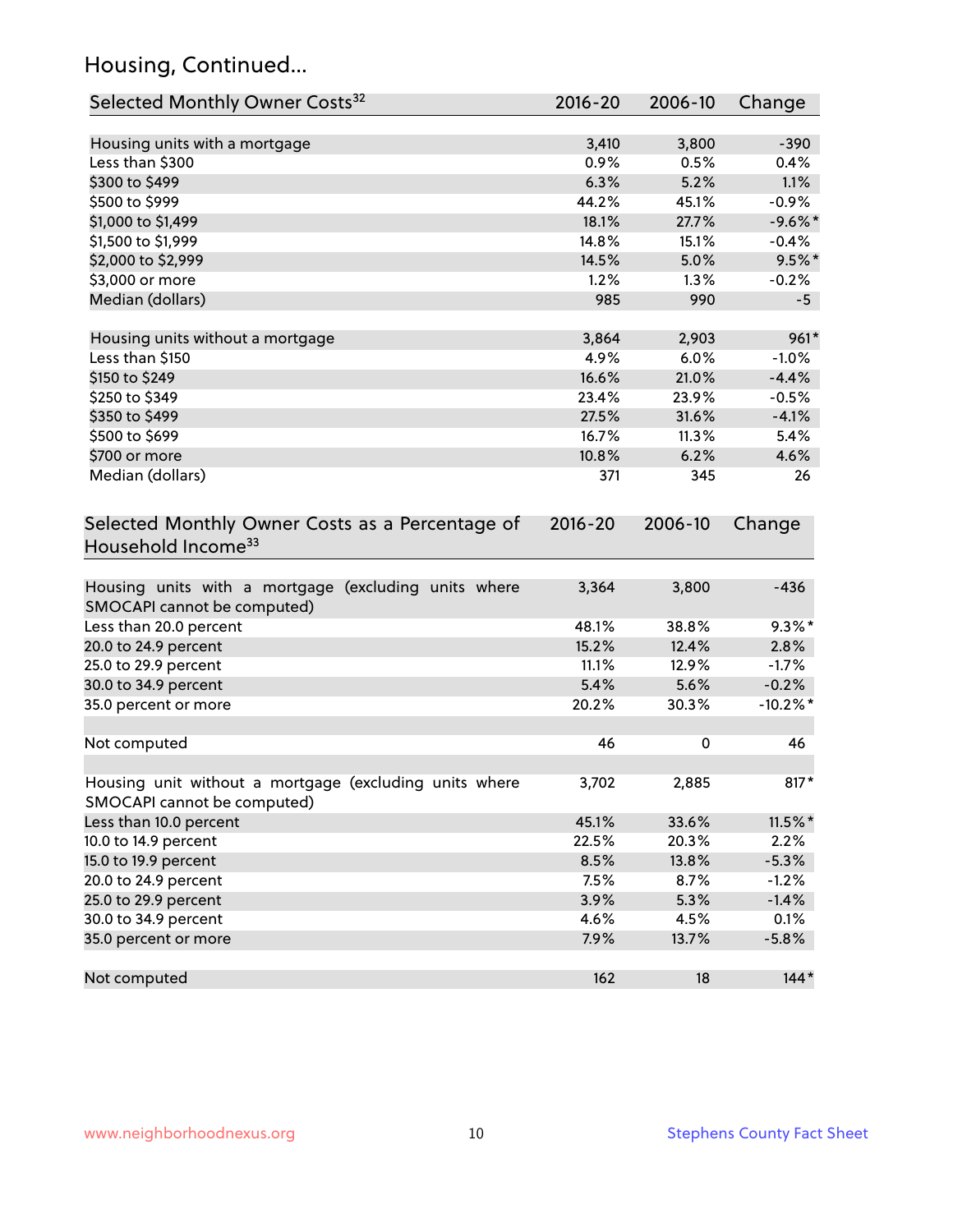# Housing, Continued...

| Gross Rent <sup>34</sup>                                                       | $2016 - 20$ | 2006-10 | Change      |
|--------------------------------------------------------------------------------|-------------|---------|-------------|
|                                                                                |             |         |             |
| Occupied units paying rent                                                     | 2,656       | 2,315   | 341         |
| Less than \$200                                                                | 1.1%        | 3.5%    | $-2.4%$     |
| \$200 to \$499                                                                 | 15.3%       | 28.6%   | $-13.4\%$ * |
| \$500 to \$749                                                                 | 32.0%       | 41.8%   | $-9.7%$     |
| \$750 to \$999                                                                 | 38.4%       | 17.5%   | 21.0%*      |
| \$1,000 to \$1,499                                                             | 13.2%       | 8.6%    | 4.5%        |
| \$1,500 to \$1,999                                                             | $0.0\%$     | 0.0%    | 0.0%        |
| \$2,000 or more                                                                | 0.0%        | 0.0%    | $0.0\%$     |
| Median (dollars)                                                               | 758         | 613     | $145*$      |
| No rent paid                                                                   | 47          | 289     | $-242*$     |
| Gross Rent as a Percentage of Household Income <sup>35</sup>                   | $2016 - 20$ | 2006-10 | Change      |
| Occupied units paying rent (excluding units where GRAPI<br>cannot be computed) | 2,590       | 2,269   | 321         |
| Less than 15.0 percent                                                         | 18.5%       | 13.2%   | 5.3%        |
| 15.0 to 19.9 percent                                                           | 10.7%       | 4.3%    | $6.5%$ *    |
| 20.0 to 24.9 percent                                                           | 13.0%       | 10.7%   | 2.3%        |
| 25.0 to 29.9 percent                                                           | 7.6%        | 14.5%   | $-6.9\%$    |
| 30.0 to 34.9 percent                                                           | 14.5%       | 14.4%   | 0.1%        |
| 35.0 percent or more                                                           | 35.7%       | 43.0%   | $-7.3%$     |
| Not computed                                                                   | 113         | 335     | $-222*$     |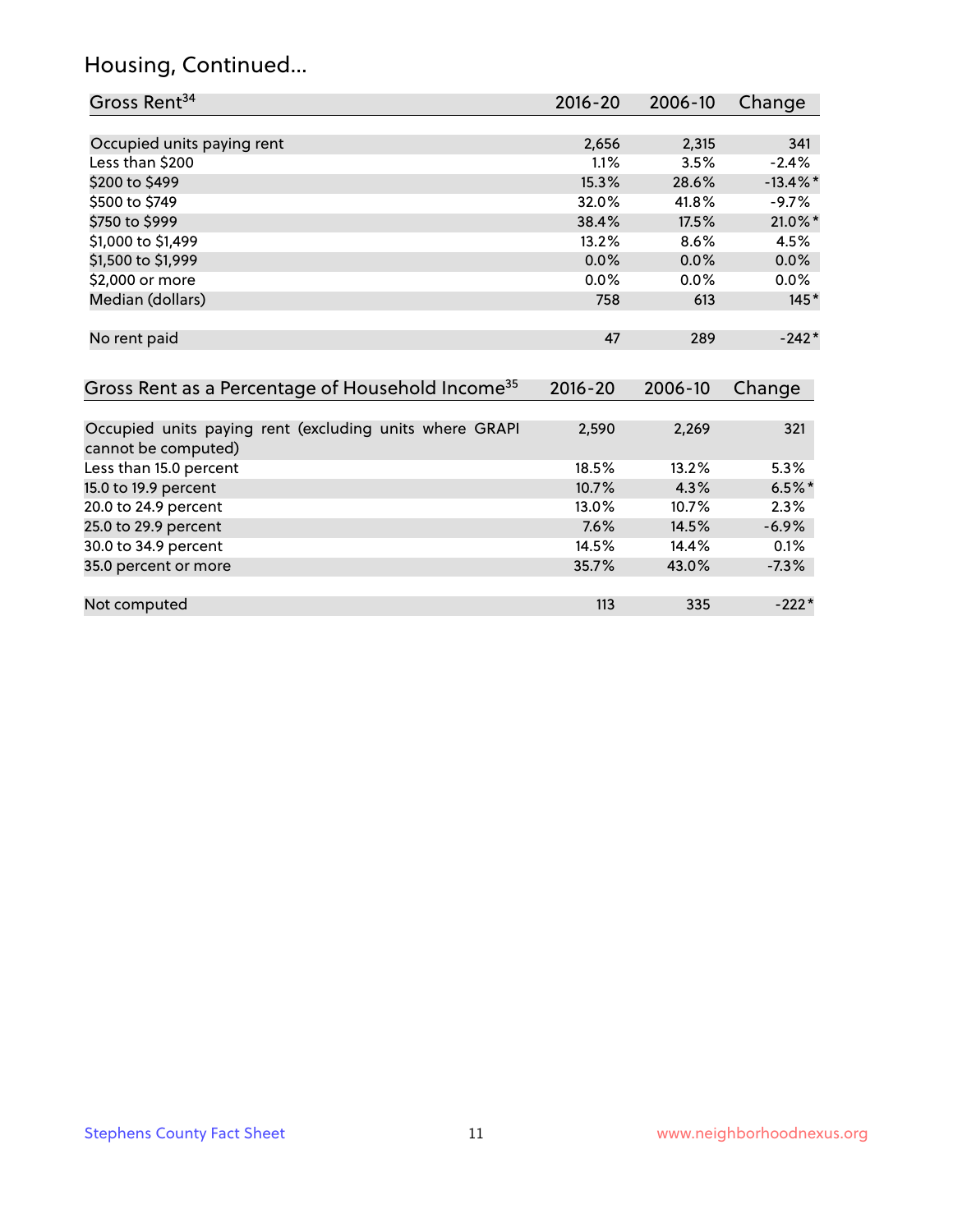# Community Involvement

| Voter Registration and Turnout <sup>36</sup> | 2020   |
|----------------------------------------------|--------|
|                                              |        |
| Active registered voters                     | 18,089 |
| Number voted in Presidential election        | 10,887 |
| Percent voted in Presidential election       | 60.2%  |

## Transportation

| Commuting to Work <sup>37</sup>           | $2016 - 20$ | 2006-10 | Change    |
|-------------------------------------------|-------------|---------|-----------|
|                                           |             |         |           |
| Workers 16 years and over                 | 10,730      | 10,350  | 380       |
| Car, truck, or van - drove alone          | 82.9%       | 80.8%   | 2.2%      |
| Car, truck, or van - carpooled            | 9.7%        | 13.7%   | $-4.0%$   |
| Public transportation (excluding taxicab) | $0.0\%$     | $0.0\%$ | $0.0\%$   |
| Walked                                    | 2.1%        | 2.3%    | $-0.2%$   |
| Other means                               | $0.9\%$     | $0.3\%$ | $0.6\%$ * |
| Worked at home                            | 4.4%        | 2.9%    | 1.4%      |
|                                           |             |         |           |
| Mean travel time to work (minutes)        | 22.4        | 21.2    | 1.2       |
|                                           |             |         |           |
| Vehicles Available <sup>38</sup>          | $2016 - 20$ | 2006-10 | Change    |
|                                           |             |         |           |
| Occupied housing units                    | 9,977       | 9,307   | 670*      |
| No vehicles available                     | 5.9%        | 6.2%    | $-0.3%$   |
| 1 vehicle available                       | 29.0%       | 32.7%   | $-3.7%$   |
| 2 vehicles available                      | 35.2%       | 35.1%   | 0.1%      |
| 3 or more vehicles available              | 29.9%       | 26.0%   | $3.9\%$   |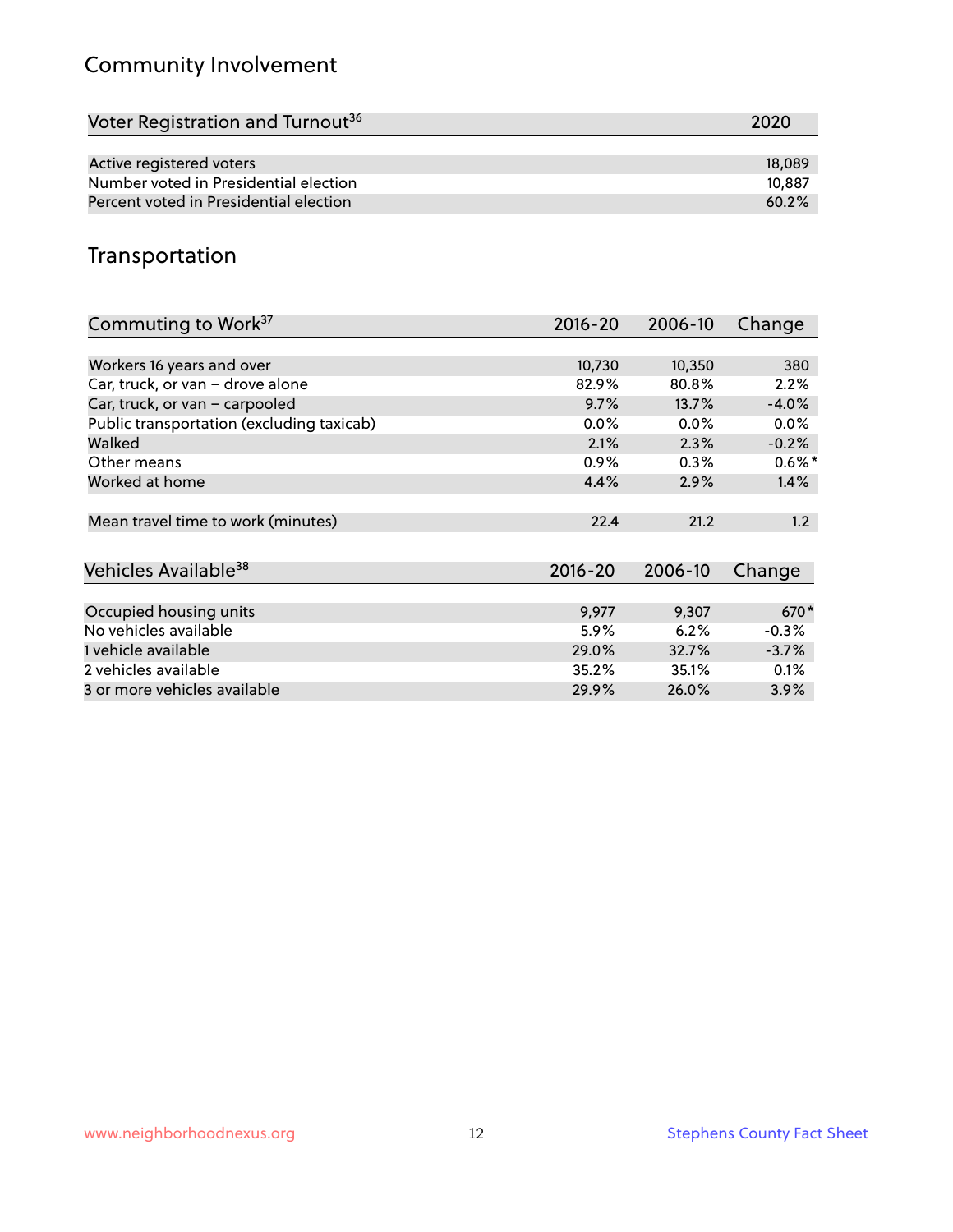#### Health

| Health Insurance coverage <sup>39</sup> | 2016-20 |
|-----------------------------------------|---------|
|-----------------------------------------|---------|

| Civilian Noninstitutionalized Population                | 25,934 |
|---------------------------------------------------------|--------|
| With health insurance coverage                          | 85.0%  |
| With private health insurance coverage                  | 55.3%  |
| With public health coverage                             | 42.4%  |
| No health insurance coverage                            | 15.0%  |
| Civilian Noninstitutionalized Population Under 19 years | 5,977  |
| No health insurance coverage                            | 8.0%   |
| Civilian Noninstitutionalized Population 19 to 64 years | 14,739 |
| In labor force:                                         | 10,669 |
| Employed:                                               | 10,027 |
| With health insurance coverage                          | 79.1%  |
| With private health insurance coverage                  | 11.8%  |
| With public coverage                                    | 9.0%   |
| No health insurance coverage                            | 20.9%  |
| Unemployed:                                             | 642    |
| With health insurance coverage                          | 31.5%  |
| With private health insurance coverage                  | 11.8%  |
| With public coverage                                    | 22.9%  |
| No health insurance coverage                            | 68.5%  |
| Not in labor force:                                     | 4,070  |
| With health insurance coverage                          | 78.5%  |
| With private health insurance coverage                  | 41.5%  |
| With public coverage                                    | 43.9%  |
| No health insurance coverage                            | 21.5%  |

| <b>Health Factors</b> | <b>Most Recent</b> |
|-----------------------|--------------------|
|                       |                    |

| Premature Death (YPLL before age 75 per 100,000 population, age-adjusted) <sup>40</sup> | 11,240.9 |
|-----------------------------------------------------------------------------------------|----------|
| Average number of Physically Unhealthy Days <sup>41</sup>                               | 4.6      |
| Average number of Mentally Unhealthy Days <sup>42</sup>                                 | 5.5      |
| Low Birthweight Births <sup>43</sup>                                                    | $9.6\%$  |
| Diabetes Prevalence <sup>44</sup>                                                       | 11.0%    |
| HIV Prevalence (per 100,000 population) <sup>45</sup>                                   | 230.0    |
| Rate, Deduplicated ER Visits for Asthma, Ages 0-17 <sup>46</sup>                        | 658.2    |